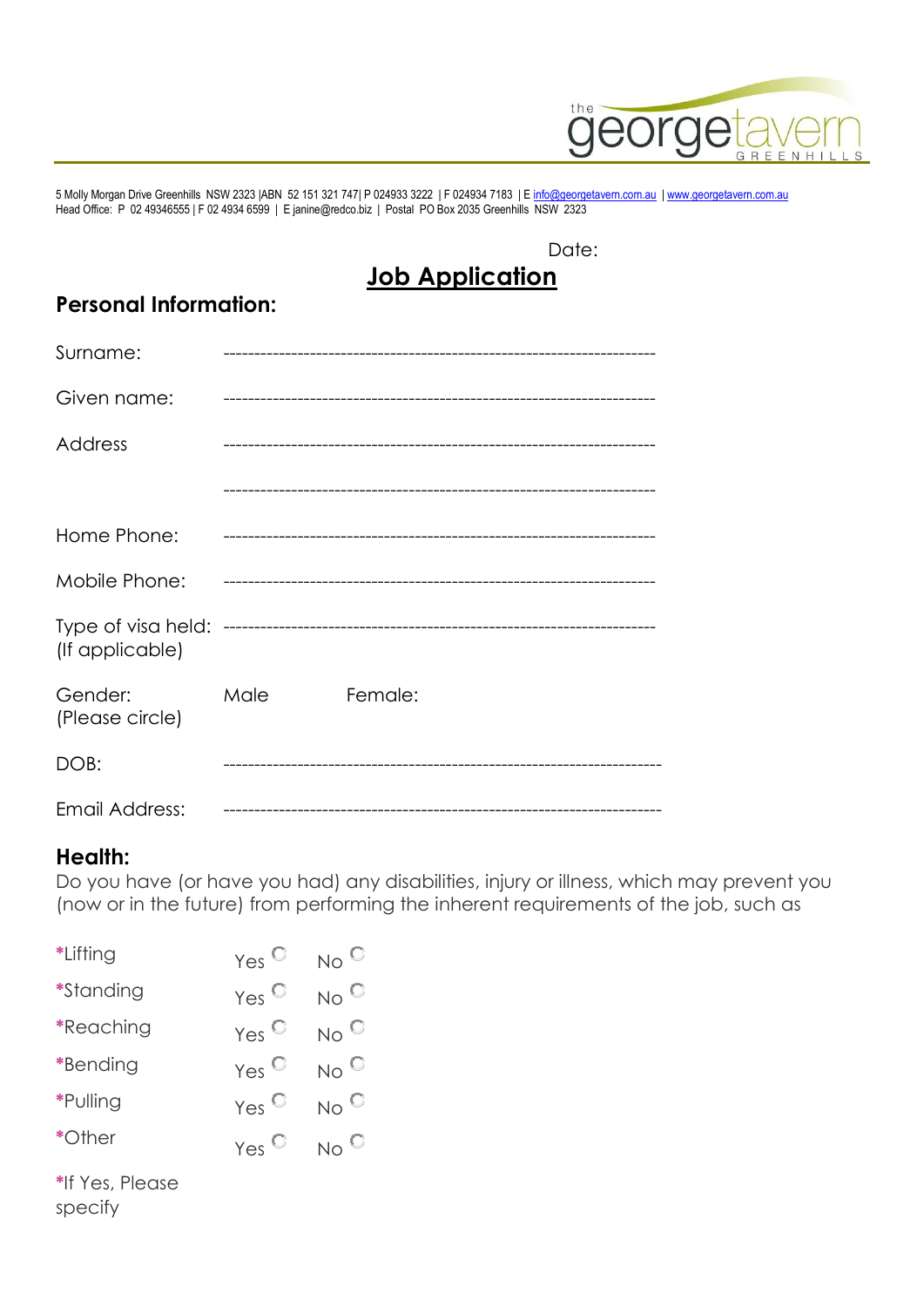| <b>Job History:</b> (List your last job first)                                                                                   |           |           |           |
|----------------------------------------------------------------------------------------------------------------------------------|-----------|-----------|-----------|
| Business Name: происходим подделённое нарушение с не на не на не на на на на начали подделя на не на не на не н                  |           |           |           |
| Position held: испосоверание поставление поставление поставление поставление поставление поставление поставлени                  |           |           |           |
| Period of time employed: ------------------------- Hours worked: ----------------------------------                              |           |           |           |
|                                                                                                                                  |           |           |           |
| Business Name: простоящее постоящее на не на не на не на не на не на не на не на не на не на не на не на не на                   |           |           |           |
| Position held:                                                                                                                   |           |           |           |
| Period of time employed: ------------------------- Hours worked: ----------------------------------                              |           |           |           |
|                                                                                                                                  |           |           |           |
|                                                                                                                                  |           |           |           |
| Position held:                                                                                                                   |           |           |           |
| Period of time employed: ------------------------- Hours worked: ----------------------------------                              |           |           |           |
|                                                                                                                                  |           |           |           |
| <b>Experience:</b><br>Please list your main skills and experience you have gained in your previous employment,<br>if applicable: |           |           |           |
|                                                                                                                                  |           |           |           |
|                                                                                                                                  |           |           |           |
| Are you currently employed? (please circle)                                                                                      |           | Yes       | <b>No</b> |
| If yes, please specify what hours you are available to work at the George Tavern:                                                |           |           |           |
| Are you looking to be employed:<br>(Please circle)                                                                               | Full-time | Part-time | Casual    |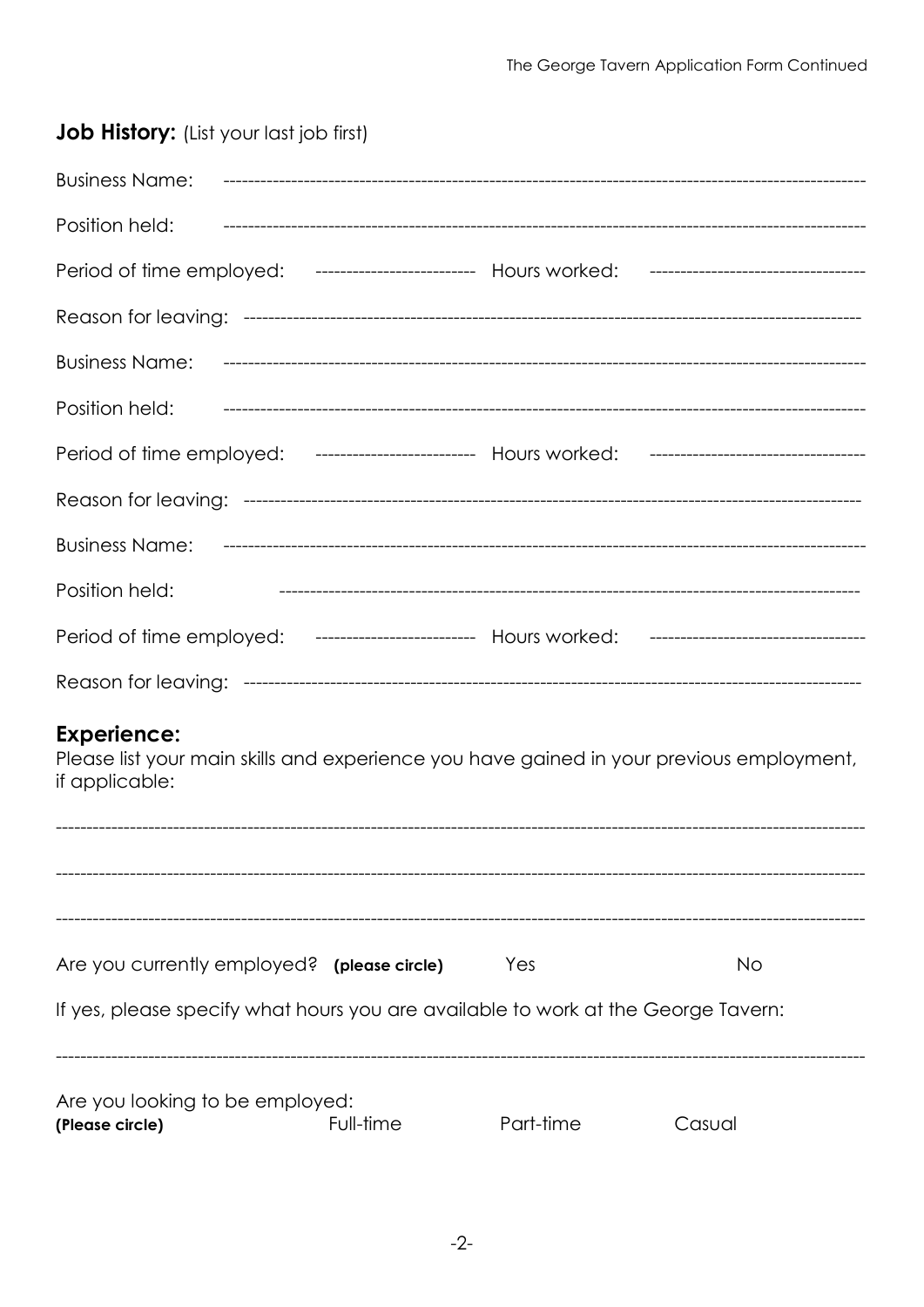| Which area of the Hotel are you interested in working in? |  |
|-----------------------------------------------------------|--|
| (Please Circle)                                           |  |

| Bistro/Restaurant | Bottle shop | Bar |
|-------------------|-------------|-----|
|                   |             |     |

Have you any personal or sporting commitments that will restrict your availability? **(Please specify)**

-----------------------------------------------------------------------------------------------------------------------------------

-----------------------------------------------------------------------------------------------------------------------------------

Please indicate below what days & times (day/night) you are available, leave blank if unavailable:

| Monday | Tuesday | Wednesday | Thursday | Friday | Saturday | Sunday |
|--------|---------|-----------|----------|--------|----------|--------|
|        |         |           |          |        |          |        |
|        |         |           |          |        |          |        |
|        |         |           |          |        |          |        |
|        |         |           |          |        |          |        |
|        |         |           |          |        |          |        |

| Have you ever been convicted of any criminal offences? |     |    |
|--------------------------------------------------------|-----|----|
| (Please circle)                                        | Yes | No |

| Do you give permission for The George Tavern to carry out a Criminal Records check? |      |     |
|-------------------------------------------------------------------------------------|------|-----|
| (Please circle)                                                                     | Yes. | No. |

| Signed: |  |
|---------|--|
|         |  |

## **Education:**

Please list the school you attended and the last year you completed:

Please list any University degrees or college training you have completed or are currently enrolled in. (If applicable)

-----------------------------------------------------------------------------------------------------------------------------------

----------------------------------------------------------------------------------------------------------------------------------- ----------------------------------------------------------------------------------------------------------------------------------- Have you in the past been enrolled in any hospitality training or apprenticeship course? **(Please specify)**

-----------------------------------------------------------------------------------------------------------------------------------